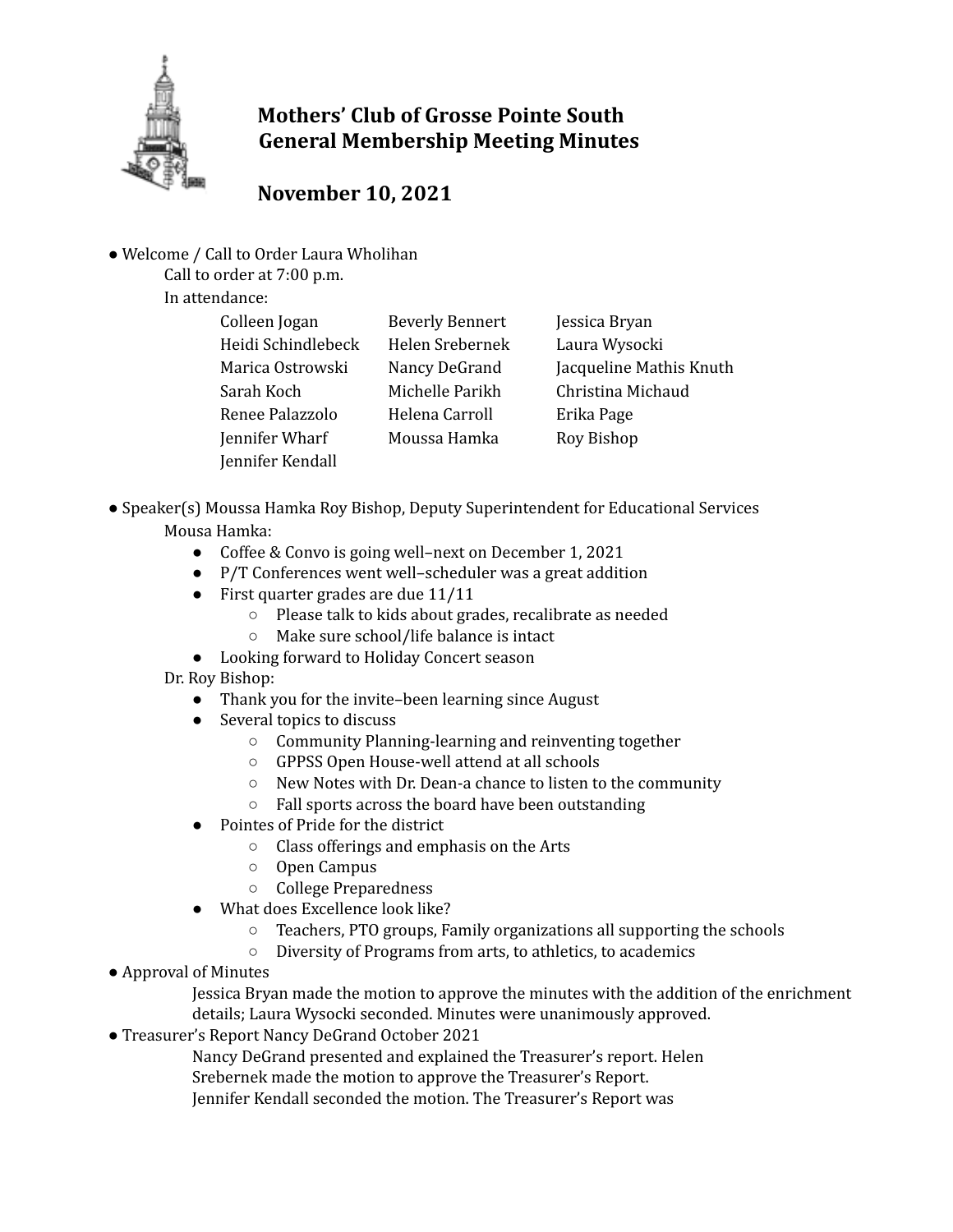unanimously approved.

- Officers Reports
	- President Laura Wholihan
		- The cookie crisis has been resolved. Big "THANK YOU" to Helena & Sara for working through it
		- Tricia + Michelle should be delivering Directories soon. Thank your Elizabeth, Julie + Christina for all of their help in the matter
	- Past President Marica Ostrowski–no report
	- President Elect Beverly Bennert–no report
	- VP Preservation Laura Wysocki
		- First meeting in November
			- Small meeting with great results.
			- Nov 12-13 will be clean up of Cleminson Hall–will need volunteers
	- VP Scholarship Helen Srebernak
		- Applications for seniors will be available in January
	- VP Enrichment Jen Kendall
		- Teachers have been informed about what they have been granted
	- Recording Secretary Colleen Jogan-no report
	- Communications Secretary Jessica Bryan-no report
	- Assistant Treasurer Michelle Parikh
		- School Store Report October 2021 was delivered by Michelle. Helen S. made the motion to accept the Assistant Treasurer's Report. Laura Wy. seconded the motion. The motion was unanimously approved.
- Class Sponsor Reports
	- Class of 2022–saved the float for the GP Thanksgiving Day Parade
	- Class of 2023-no report
	- Class of 2024-no report
	- Class of 2025-elections for class officers were held
- Advisory Board Reports
	- **All Night Party/Graduation** Jen Hurst/Laura Wholihan
		- First mtg to be held in January–looking at venues outside of school
	- **Alumni/Development Representative** Julie Ricci–still accepting Alumni dues
	- **Art Representative/Fes**t Mary Beth Coffey–will be held the third week in March 2022
	- **Athletic Boosters Representativ**e Kelly English–Booster Bash will be live at Atwater January 29
	- **Band / Orchestra Representative** Lynn Simoncini–looking forward to events coming up
	- **Board of Education Representative** Rebecca Fannon-no report
	- **Choir Representativ**e Jacqueline Knuth/Renee Jakubowski
		- Mr. Mateo has done a wonderful jon as the new choir director
		- Events Activities include: Fall Follies, South Sings in the Park, Open Mic night at Atwater
		- Sounds of the Season, Caroling in the Community will be coming up
		- Individual Solo Ensemble will take place at Monroe High School
	- **Cleminson Hall Decorations** Laura Wysocki/Tricia Hexter–Decoration will be Nov. 19 + 20
	- **College/Trades Night** Jennifer Adlhoch/Mindy Ulrich-no report
	- **Community Partnership** Cristina Garberding
		- \$7,800 has been raised; Coriander Bookstore and Blazer Groups are the Primary Donors. 60 local Businesses have participated
	- **Datel with the Devil/Friendraiser** Erika Page/Jennifer Whorf -will take place in the spring. Date